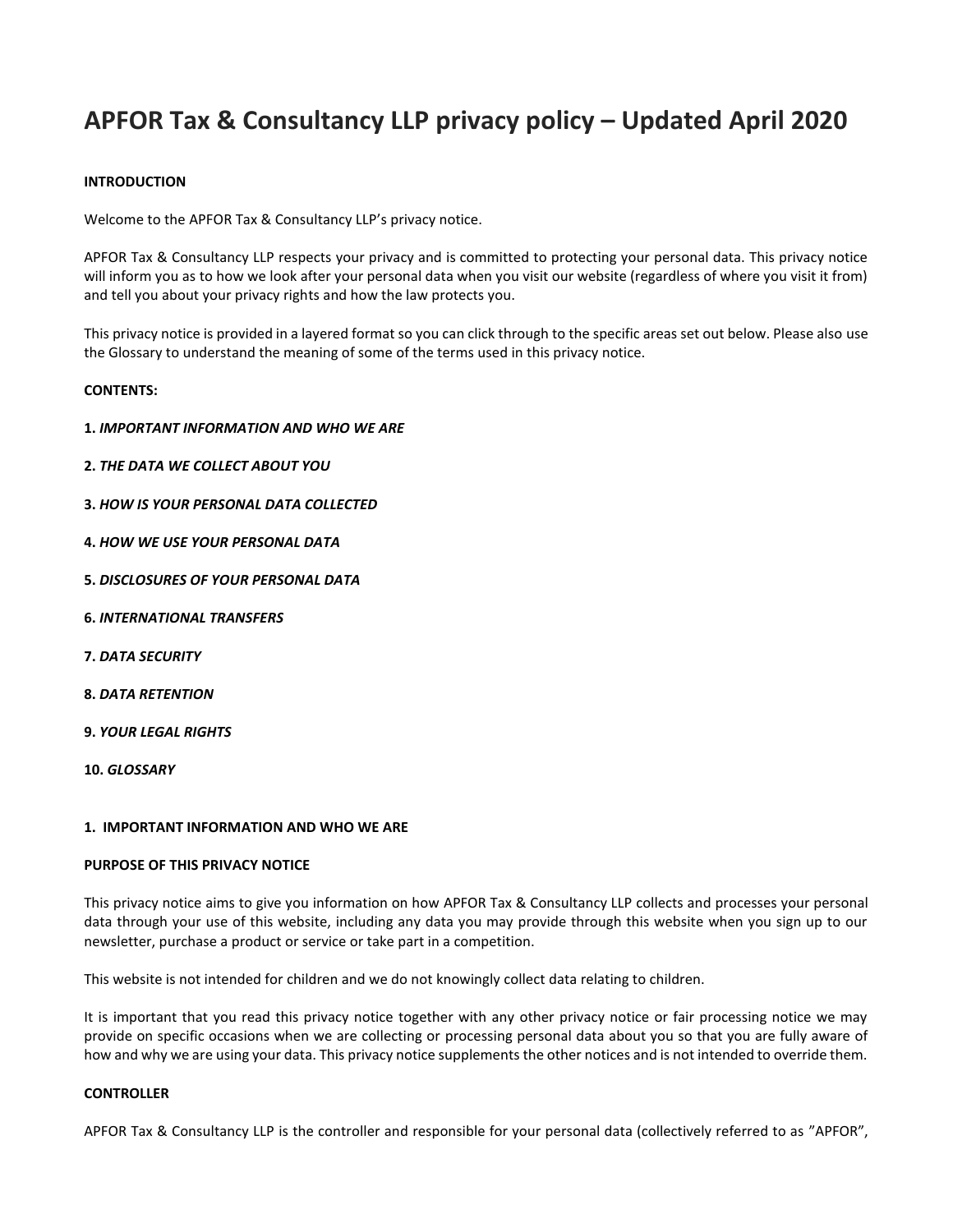"we", "us" or "our" in this privacy notice).

We have appointed a data privacy manager who is responsible for overseeing questions in relation to this privacy notice. If you have any questions about this privacy notice, including any requests to exercise your legal rights as set out at the bottom of this page, please contact the data privacy manager using the details set out below.

## <span id="page-1-0"></span>**CONTACT DETAILS**

Our full details are:

Full name of legal entity: APFOR Tax & Consultancy LLP

Title of data privacy manager: Senior Partner

Email address: enquiries@apfor.co.uk

Postal address: Suite 2, The Old Factory Offices, 8 Hawley Road, Hinckley, Leicestershire, LE10 0PR

Telephone number: +44 (0) 1455 611531

You have the right to make a complaint at any time to the Information Commissioner's Office (ICO), the UK supervisory authority for data protection issues [\(www.ico.org.uk\)](http://www.ico.org.uk/). We would, however, appreciate the chance to deal with your concerns before you approach the ICO so please contact us in the first instance.

#### **CHANGES TO THE PRIVACY NOTICE AND YOUR DUTY TO INFORM US OF CHANGES**

This version was last updated in April 2020.

It is important that the personal data we hold about you is accurate and current. Please keep us informed if your personal data changes during your relationship with us.

#### **THIRD-PARTY LINKS**

This website may include links to third-party websites, plug-ins and applications. Clicking on those links or enabling those connections may allow third parties to collect or share data about you. We do not control these third-party websites and are not responsible for their privacy statements. When you leave our website, we encourage you to read the privacy notice of every website you visit.

#### **2. THE DATA WE COLLECT ABOUT YOU**

Personal data, or personal information, means any information about an individual from which that person can be identified. It does not include data where the identity has been removed (anonymous data).

We may collect, use, store and transfer different kinds of personal data about you which we have grouped together follows:

- **Identity Data** includes first name, maiden name, last name, username or similar identifier, marital status, title, date of birth and gender.
- **Contact Data** includes billing address, delivery address, email address and telephone numbers.
- **Financial Data** includes bank account and payment card details.
- **Transaction Data** includes details about payments to and from you and other details of products and services you have purchased from us.
- **Technical Data** includes internet protocol (IP) address, your login data, browser type and version, time zone setting and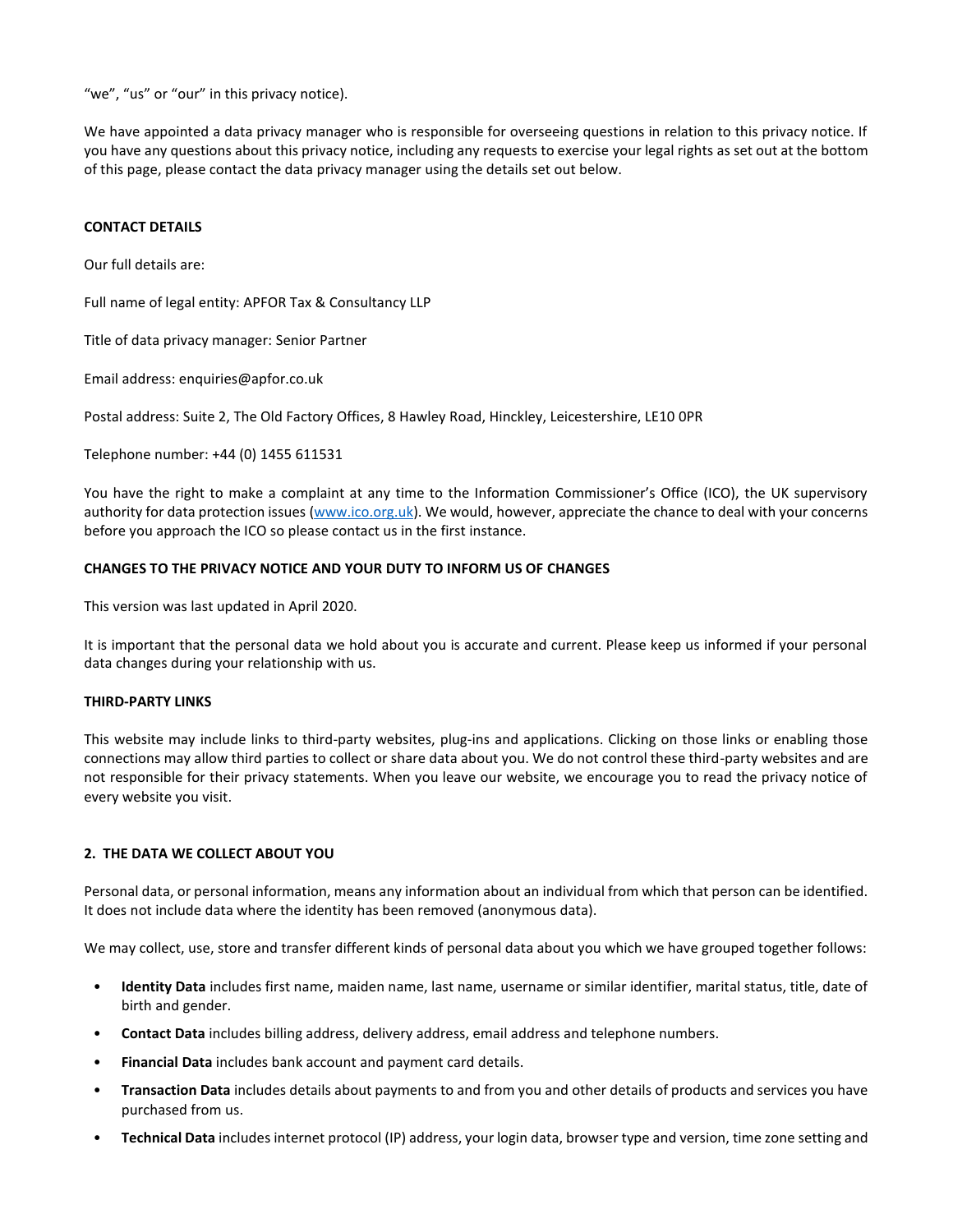location, browser plug-in types and versions, operating system and platform and other technology on the devices you use to access this website.

- **Profile Data** includes your username and password, purchases or orders made by you, your interests, preferences, feedback and survey responses.
- **Usage Data** includes information about how you use our website, products and services.
- **Marketing and Communications Data** includes your preferences in receiving marketing from us and our third parties and your communication preferences.

We also collect, use and share **Aggregated Data** such as statistical or demographic data for any purpose. Aggregated Data may be derived from your personal data but is not considered personal data in law as this data does **not** directly or indirectly reveal your identity. For example, we may aggregate your Usage Data to calculate the percentage of users accessing a specific website feature. However, if we combine or connect Aggregated Data with your personal data so that it can directly or indirectly identify you, we treat the combined data as personal data which will be used in accordance with this privacy notice.

We do not collect any **Special Categories of Personal Data** about you (this includes details about your race or ethnicity, religious or philosophical beliefs, sex life, sexual orientation, political opinions, trade union membership, information about your health and genetic and biometric data). Nor do we collect any information about criminal convictions and offences.

# **IF YOU FAIL TO PROVIDE PERSONAL DATA**

Where we need to collect personal data by law, or under the terms of a contract we have with you and you fail to provide that data when requested, we may not be able to perform the contract we have or are trying to enter into with you (for example, to provide you with goods or services). In this case, we may have to cancel a product or service you have with us, but we will notify you if this is the case at the time.

#### **3. HOW IS YOUR PERSONAL DATA COLLECTED?**

We use different methods to collect data from and about you including through:

- **Direct interactions.** You may give us your Identity, Contact and Financial Data by filling in forms or by corresponding with us by post, phone, email or otherwise. This includes personal data you provide when you:
	- apply for our products or services;
	- create an account on our website;
	- subscribe to our service or publications;
	- request marketing to be sent to you;
	- enter a competition, promotion or survey; or
	- give us some feedback.
- **Automated technologies or interactions.** As you interact with our website, we may automatically collect Technical Data about your equipment, browsing actions and patterns. We collect this personal data by using cookies, server logs and other similar technologies. We may also receive Technical Data about you if you visit other websites employing our cookies..
- **Third parties or publicly available sources.** We may receive personal data about you from various third parties and public sources as set out below:
	- Technical Data from the following parties:
- **(a)** analytics providers such as Google based outside the EU;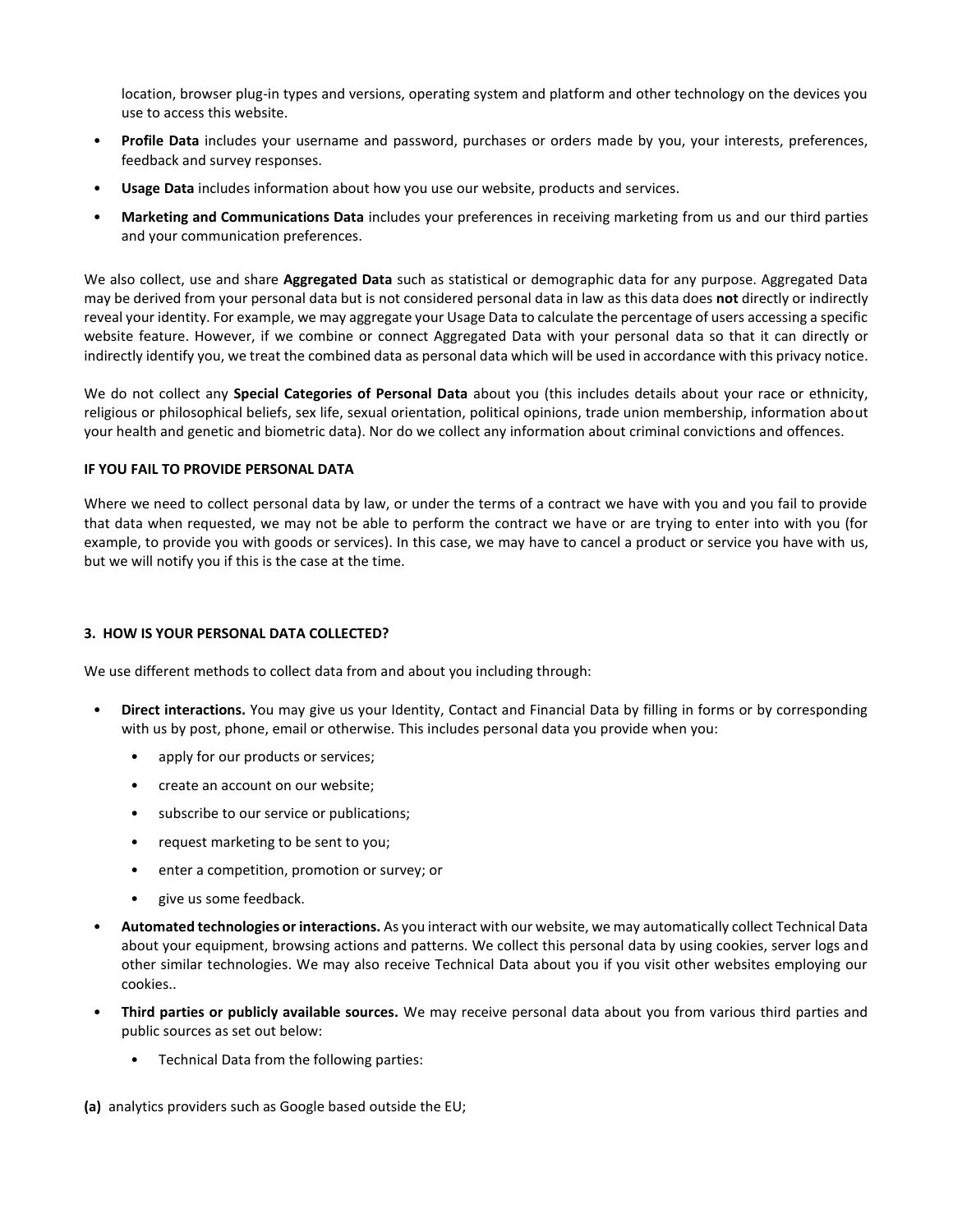- **(b)** advertising networks based inside or outside the EU; and
- **(c)** search information providers based inside or outside the EU.
- Contact, Financial and Transaction Data from providers of technical, payment and delivery services such as Sage, Equifax or Natwest based inside or outside the EU.
- Identity and Contact Data from data brokers or aggregators based inside or outside the EU.
- Identity and Contact Data from publicly availably sources such as Companies House and the Electoral Register based inside the EU.

## **4. HOW WE USE YOUR PERSONAL DATA**

We will only use your personal data when the law allows us to. Most commonly, we will use your personal data in the following circumstances:

- Where we need to perform the contract we are about to enter into or have entered into with you.
- Where it is necessary for our legitimate interests (or those of a third party) and your interests and fundamental rights do not override those interests.
- Where we need to comply with a legal or regulatory obligation.

Please view Section 10 below to find out more about the types of lawful basis that we will rely on to process your personal data.

Generally, we do not rely on consent as a legal basis for processing your personal data other than in relation to sending third party direct marketing communications to you via email or text message. You have the right to withdraw consent to marketing at any time by *[Contacting us](#page-1-0)*.

## **PURPOSES FOR WHICH WE WILL USE YOUR PERSONAL DATA**

We have set out below, in a table format, a description of all the ways we plan to use your personal data, and which of the legal bases we rely on to do so. We have also identified what our legitimate interests are where appropriate.

Note that we may process your personal data for more than one lawful ground depending on the specific purpose for which we are using your data. Please *[Contact us](#page-1-0)* if you need details about the specific legal ground we are relying on to process your personal data where more than one ground has been set out in the table below.

| <b>Purpose/Activity</b>                                                                  | Type of data                | Lawful basis for processing including basis of<br>legitimate interest                                                |
|------------------------------------------------------------------------------------------|-----------------------------|----------------------------------------------------------------------------------------------------------------------|
| To register you as a new customer                                                        | (a) Identity<br>(b) Contact | Performance of a contract with you                                                                                   |
| To process and deliver your order<br>including:<br>(a) Manage payments, fees and charges | (a) Identity<br>(b) Contact | (a) Performance of a contract with you<br>(b) Necessary for our legitimate interests (to<br>recover debts due to us) |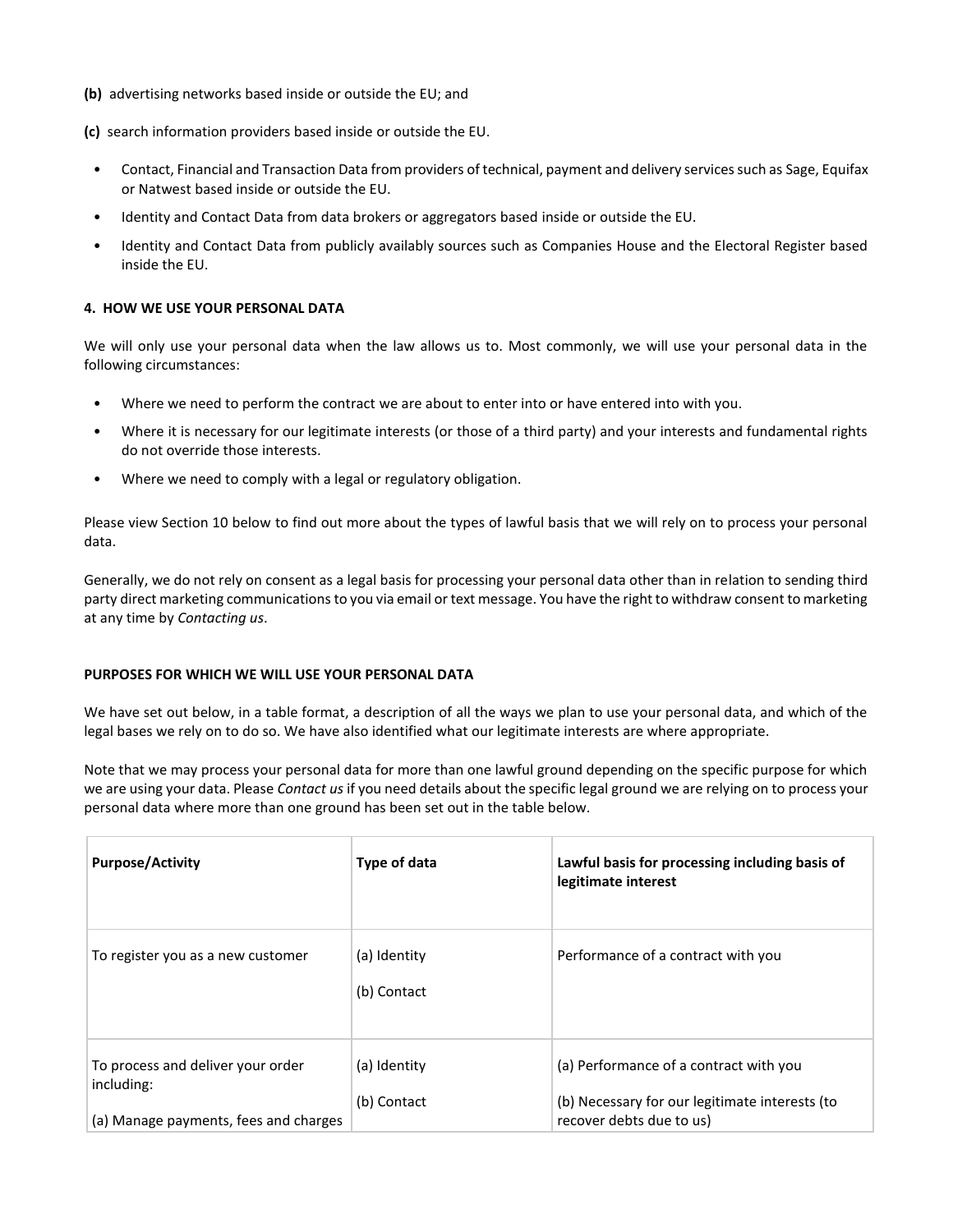| (b) Collect and recover money owed to<br>us                                                                                                                                             | (c) Financial<br>(d) Transaction<br>(e) Marketing and<br>Communications                        |                                                                                                                                                                                                                                                                                                       |
|-----------------------------------------------------------------------------------------------------------------------------------------------------------------------------------------|------------------------------------------------------------------------------------------------|-------------------------------------------------------------------------------------------------------------------------------------------------------------------------------------------------------------------------------------------------------------------------------------------------------|
| To manage our relationship with you<br>which will include:<br>(a) Notifying you about changes to our<br>terms or privacy policy<br>(b) Asking you to leave a review or take<br>a survey | (a) Identity<br>(b) Contact<br>(c) Profile<br>(d) Marketing and<br>Communications              | (a) Performance of a contract with you<br>(b) Necessary to comply with a legal obligation<br>(c) Necessary for our legitimate interests (to<br>keep our records updated and to study how<br>customers use our products/services)                                                                      |
| To enable you to partake in a prize<br>draw, competition or complete a survey                                                                                                           | (a) Identity<br>(b) Contact<br>(c) Profile<br>(d) Usage<br>(e) Marketing and<br>Communications | (a) Performance of a contract with you<br>(b) Necessary for our legitimate interests (to<br>study how customers use our products/services,<br>to develop them and grow our business)                                                                                                                  |
| To administer and protect our business<br>and this website (including<br>troubleshooting, data analysis, testing,<br>system maintenance, support,<br>reporting and hosting of data)     | (a) Identity<br>(b) Contact<br>(c) Technical                                                   | (a) Necessary for our legitimate interests (for<br>running our business, provision of<br>administration and IT services, network security,<br>to prevent fraud and in the context of a business<br>reorganisation or group restructuring exercise)<br>(b) Necessary to comply with a legal obligation |
| To deliver relevant website content and<br>advertisements to you and measure or<br>understand the effectiveness of the<br>advertising we serve to you                                   | (a) Identity<br>(b) Contact<br>(c) Profile<br>(d) Usage<br>(e) Marketing and<br>Communications | Necessary for our legitimate interests (to study<br>how customers use our products/services, to<br>develop them, to grow our business and to<br>inform our marketing strategy)                                                                                                                        |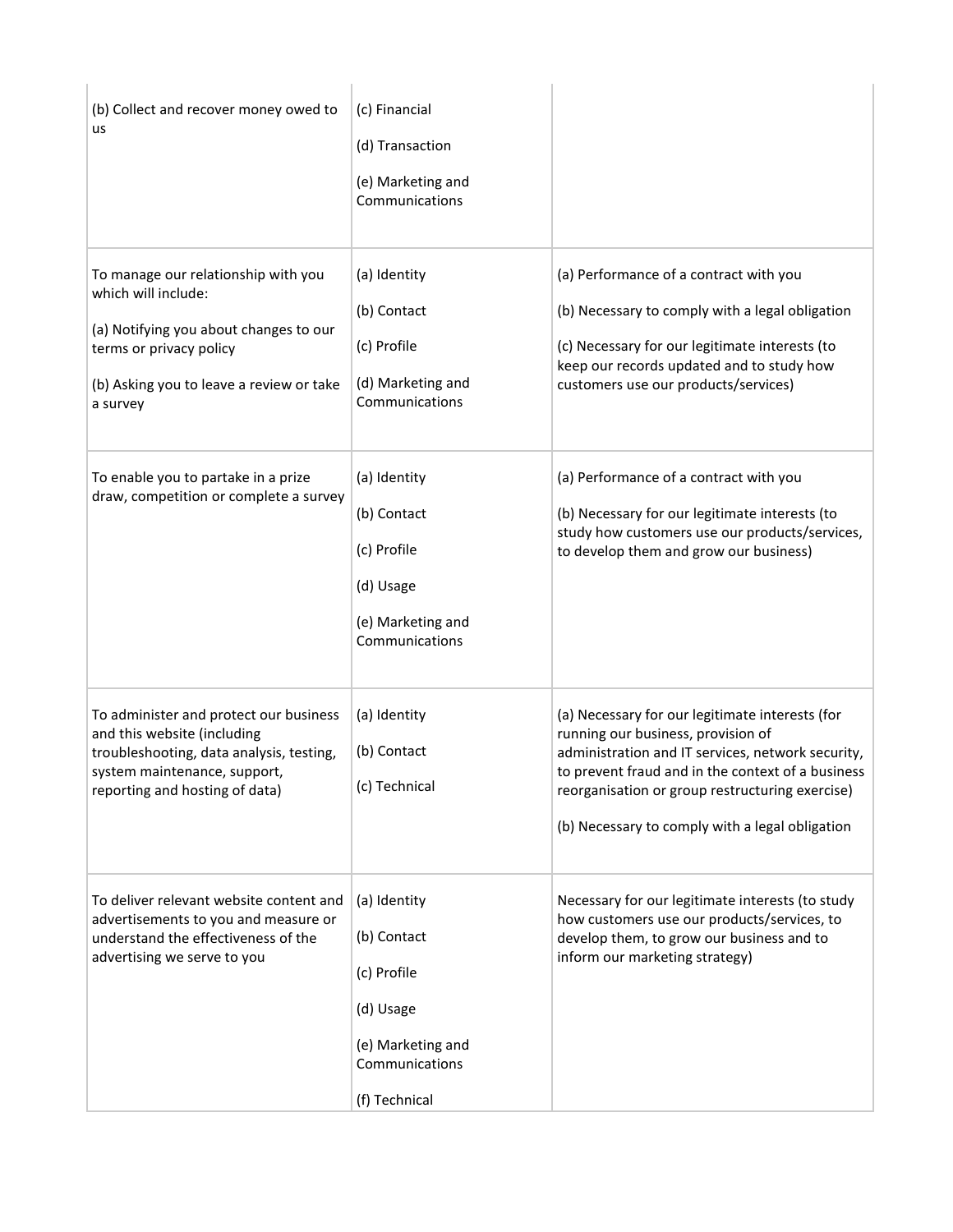| To use data analytics to improve our<br>website, products/services, marketing,<br>customer relationships and experiences | (a) Technical<br>(b) Usage                                               | Necessary for our legitimate interests (to define<br>types of customers for our products and<br>services, to keep our website updated and<br>relevant, to develop our business and to inform<br>our marketing strategy) |
|--------------------------------------------------------------------------------------------------------------------------|--------------------------------------------------------------------------|-------------------------------------------------------------------------------------------------------------------------------------------------------------------------------------------------------------------------|
| To make suggestions and<br>recommendations to you about goods<br>or services that may be of interest to<br>you           | (a) Identity<br>(b) Contact<br>(c) Technical<br>(d) Usage<br>(e) Profile | Necessary for our legitimate interests (to<br>develop our products/services and grow our<br>business)                                                                                                                   |

#### **MARKETING**

We strive to provide you with choices regarding certain personal data uses, particularly around marketing and advertising. We have established the following personal data control mechanisms:

#### **PROMOTIONAL OFFERS FROM US**

We may use your Identity, Contact, Technical, Usage and Profile Data to form a view on what we think you may want or need, or what may be of interest to you. This is how we decide which products, services and offers may be relevant for you (we call this marketing).

You will receive marketing communications from us if you have requested information from us or purchased goods or services from us or if you provided us with your details at a show or exhibition, or when you entered a competition or registered for a promotion and, in each case, you have not opted out of receiving that marketing.

# **THIRD-PARTY MARKETING**

We will get your express opt-in consent before we share your personal data with any company outside the APFOR Tax & Consultancy LLP group of companies for marketing purposes.

#### **OPTING OUT**

You can ask us or third parties to stop sending you marketing messages at any time.

Where you opt out of receiving these marketing messages, this will not apply to personal data provided to us as a result of a product/service purchase, warranty registration, product/service experience or other transactions.

# **COOKIES**

You can set your browser to refuse all or some browser cookies, or to alert you when websites set or access cookies. If you disable or refuse cookies, please note that some parts of this website may become inaccessible or not function properly.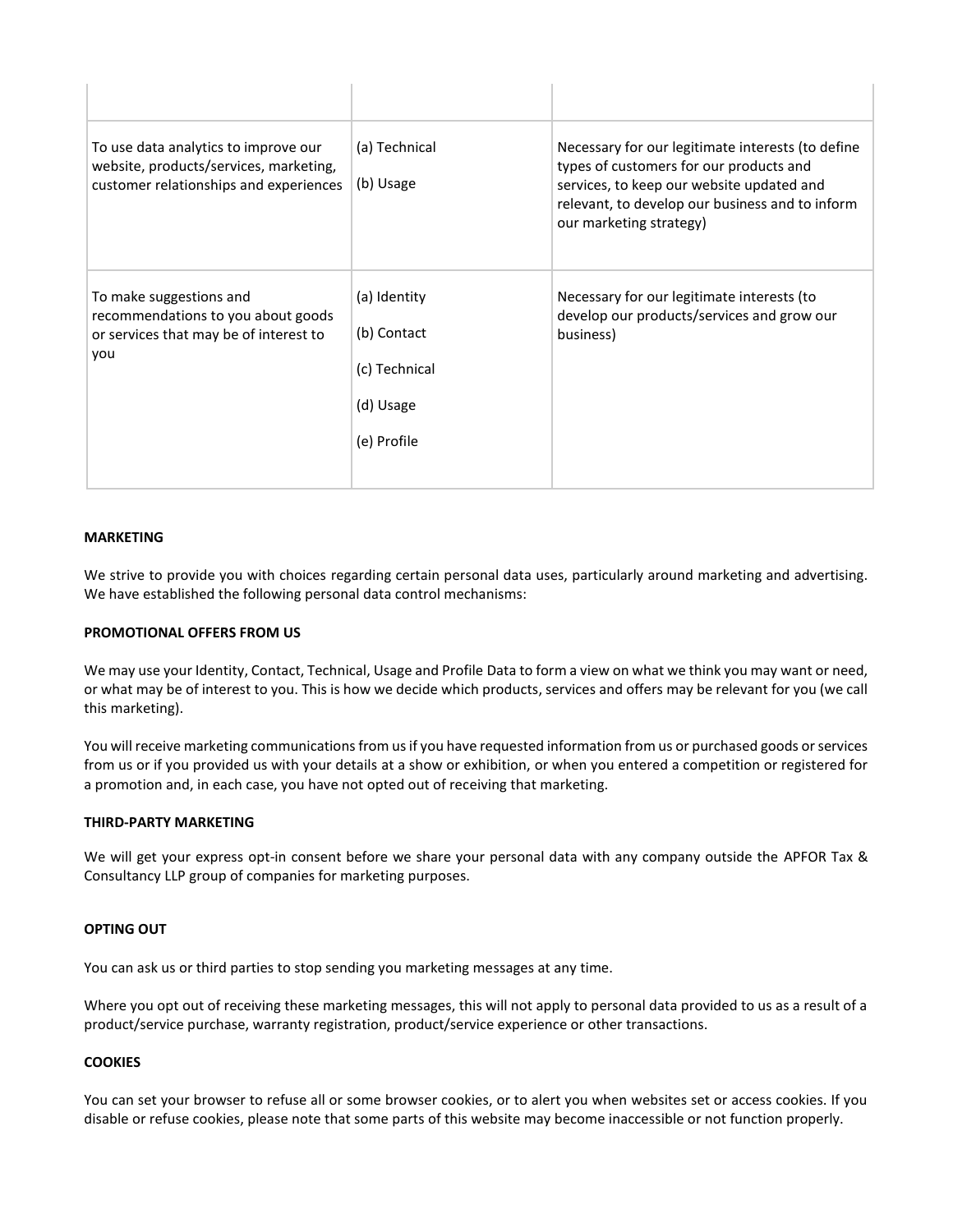## **CHANGE OF PURPOSE**

We will only use your personal data for the purposes for which we collected it, unless we reasonably consider that we need to use it for another reason and that reason is compatible with the original purpose. If you wish to get an explanation as to how the processing for the new purpose is compatible with the original purpose, please *[Contact us](#page-1-0)*.

If we need to use your personal data for an unrelated purpose, we will notify you and we will explain the legal basis which allows us to do so.

Please note that we may process your personal data without your knowledge or consent, in compliance with the above rules, where this is required or permitted by law.

## **5. DISCLOSURES OF YOUR PERSONAL DATA**

We may have to share your personal data with the parties set out below for the purposes set out in the table in paragraph 4 above.

- Internal Third Parties as set out in the Section 10, below.
- External Third Parties as set out in the Section 10, below.
- Specific third parties such as our partners, our bank etc.
- Third parties to whom we may choose to sell, transfer, or merge parts of our business or our assets. Alternatively, we may seek to acquire other businesses or merge with them. If a change happens to our business, then the new owners may use your personal data in the same way as set out in this privacy notice.

We require all third parties to respect the security of your personal data and to treat it in accordance with the law. We do not allow our third-party service providers to use your personal data for their own purposes and only permit them to process your personal data for specified purposes and in accordance with our instructions.

#### **6. INTERNATIONAL TRANSFERS**

Many of our external third parties are based outside the European Economic Area (**EEA**) so their processing of your personal data will involve a transfer of data outside the EEA.

Whenever we transfer your personal data out of the EEA, we ensure a similar degree of protection is afforded to it by ensuring at least one of the following safeguards is implemented:

- We will only transfer your personal data to countries that have been deemed to provide an adequate level of protection for personal data by the European Commission. For further details, see *[European Commission: Adequacy of the](https://ec.europa.eu/info/law/law-topic/data-protection/data-transfers-outside-eu/adequacy-protection-personal-data-non-eu-countries_en)  [protection of personal data in non-EU countries](https://ec.europa.eu/info/law/law-topic/data-protection/data-transfers-outside-eu/adequacy-protection-personal-data-non-eu-countries_en)*.
- Where we use certain service providers, we may use specific contracts approved by the European Commission which give personal data the same protection it has in Europe. For further details, see *[European Commission: Model contracts](https://ec.europa.eu/info/law/law-topic/data-protection/data-transfers-outside-eu/adequacy-protection-personal-data-non-eu-countries_en)  [for the transfer of personal data to third countries](https://ec.europa.eu/info/law/law-topic/data-protection/data-transfers-outside-eu/adequacy-protection-personal-data-non-eu-countries_en)*.
- Where we use providers based in the US, we may transfer data to them if they are part of the Privacy Shield which requires them to provide similar protection to personal data shared between the Europe and the US. For further details, see *[European Commission: EU-US Privacy](http://www.ico.org.uk)****/) Shield*

Please *[Contact us](#page-1-0)*if you want further information on the specific mechanism used by us when transferring your personal data out of the EEA.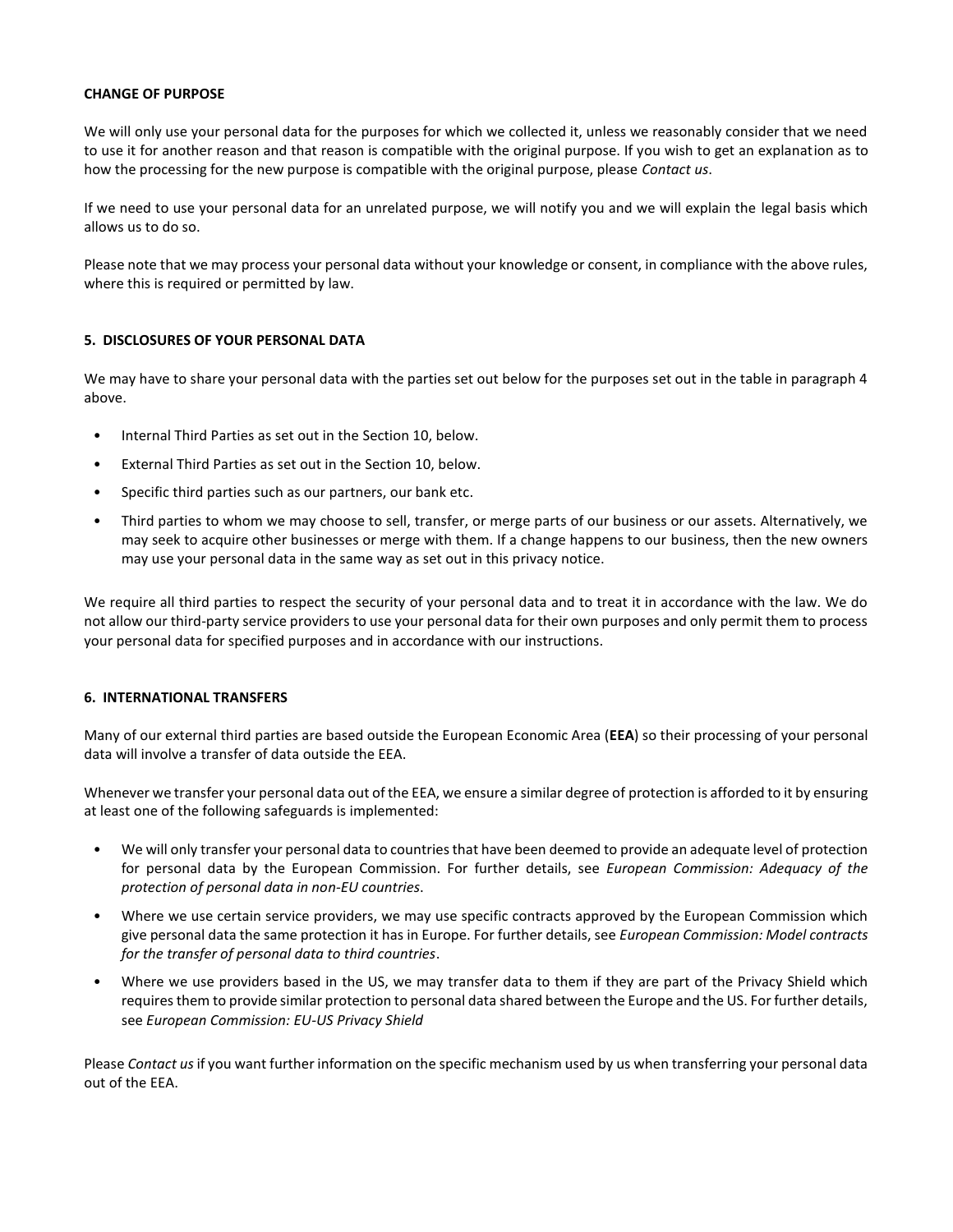#### **7. DATA SECURITY**

We have put in place appropriate security measures to prevent your personal data from being accidentally lost, used or accessed in an unauthorised way, altered or disclosed. In addition, we limit access to your personal data to those employees, agents, contractors and other third parties who have a business need to know. They will only process your personal data on our instructions and they are subject to a duty of confidentiality.

We have put in place procedures to deal with any suspected personal data breach and will notify you and any applicable regulator of a breach where we are legally required to do so.

## **8. DATA RETENTION**

## **HOW LONG WILL YOU USE MY PERSONAL DATA FOR?**

We will only retain your personal data for as long as necessary to fulfil the purposes we collected it for, including for the purposes of satisfying any legal, accounting, or reporting requirements.

To determine the appropriate retention period for personal data, we consider the amount, nature, and sensitivity of the personal data, the potential risk of harm from unauthorised use or disclosure of your personal data, the purposes for which we process your personal data and whether we can achieve those purposes through other means, and the applicable legal requirements.

By law we have to keep basic information about our customers (including Contact, Identity, Financial and Transaction Data) for six years after they cease being customers for tax purposes.

In some circumstances you can ask us to delete your data: see Request Erasure, below for further information.

In some circumstances we may anonymise your personal data (so that it can no longer be associated with you) for research or statistical purposes in which case we may use this information indefinitely without further notice to you.

# **9. YOUR LEGAL RIGHTS**

Under certain circumstances, you have rights under data protection laws in relation to your personal data. Please see below to find out more about these rights:

- *Request access to your personal data*.
- *Request correction of your personal data*.
- *Request erasure of your personal data*.
- *Object to processing of your personal data*.
- *Request restriction of processing your personal data*.
- *Request transfer of your personal data*.
- *Right to withdraw consent*.

If you wish to exercise any of the rights set out above, please Contact Us.

#### **NO FEE USUALLY REQUIRED**

You will not have to pay a fee to access your personal data (or to exercise any of the other rights). However, we may charge a reasonable fee if your request is clearly unfounded, repetitive or excessive. Alternatively, we may refuse to comply with your request in these circumstances.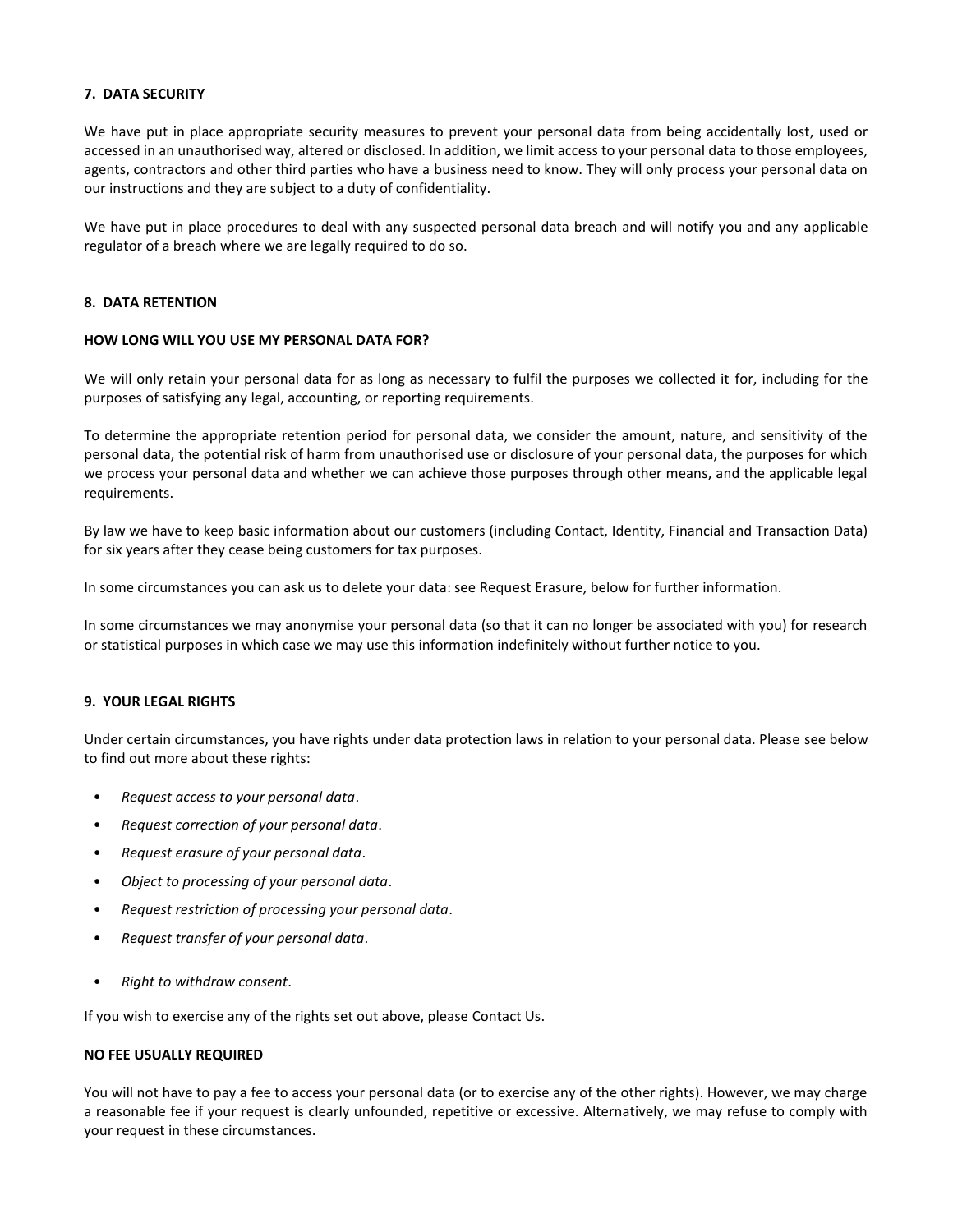## **WHAT WE MAY NEED FROM YOU**

We may need to request specific information from you to help us confirm your identity and ensure your right to access your personal data (or to exercise any of your other rights). This is a security measure to ensure that personal data is not disclosed to any person who has no right to receive it. We may also contact you to ask you for further information in relation to your request to speed up our response.

#### **TIME LIMIT TO RESPOND**

We try to respond to all legitimate requests within one month. Occasionally it may take us longer than a month if your request is particularly complex or you have made a number of requests. In this case, we will notify you and keep you updated.

## **10. GLOSSARY**

#### **LAWFUL BASIS**

**Legitimate Interest** means the interest of our business in conducting and managing our business to enable us to give you the best service/product and the best and most secure experience. We make sure we consider and balance any potential impact on you (both positive and negative) and your rights before we process your personal data for our legitimate interests. We do not use your personal data for activities where our interests are overridden by the impact on you (unless we have your consent or are otherwise required or permitted to by law). You can obtain further information about how we assess our legitimate interests against any potential impact on you in respect of specific activities by *[Contacting us](#page-1-0)*

**Performance of Contract** means processing your data where it is necessary for the performance of a contract to which you are a party or to take steps at your request before entering into such a contract.

**Comply with a legal or regulatory obligation** means processing your personal data where it is necessary for compliance with a legal or regulatory obligation that we are subject to.

#### **THIRD PARTIES**

#### **INTERNAL THIRD PARTIES**

Other companies in the APFOR Tax & Consultancy LLP Group acting as joint controllers or processors and who are based Hungary or the UAE and provide IT and system administration services and undertake leadership reporting.

#### **EXTERNAL THIRD PARTIES**

- Service providers acting as processors based the US and Europe who provide IT and system administration services.
- Professional advisers acting as processors or joint controllers including lawyers, bankers, auditors and insurers based Europe and the US who provide consultancy, banking, legal, insurance and accounting services.
- HM Revenue & Customs, regulators and other authorities acting as processors or joint controllers based in the United Kingdom who require reporting of processing activities in certain circumstances.

# **YOUR LEGAL RIGHTS**

You have the right to:

**Request access** to your personal data (commonly known as a "data subject access request"). This enables you to receive a copy of the personal data we hold about you and to check that we are lawfully processing it.

**Request correction** of the personal data that we hold about you. This enables you to have any incomplete or inaccurate